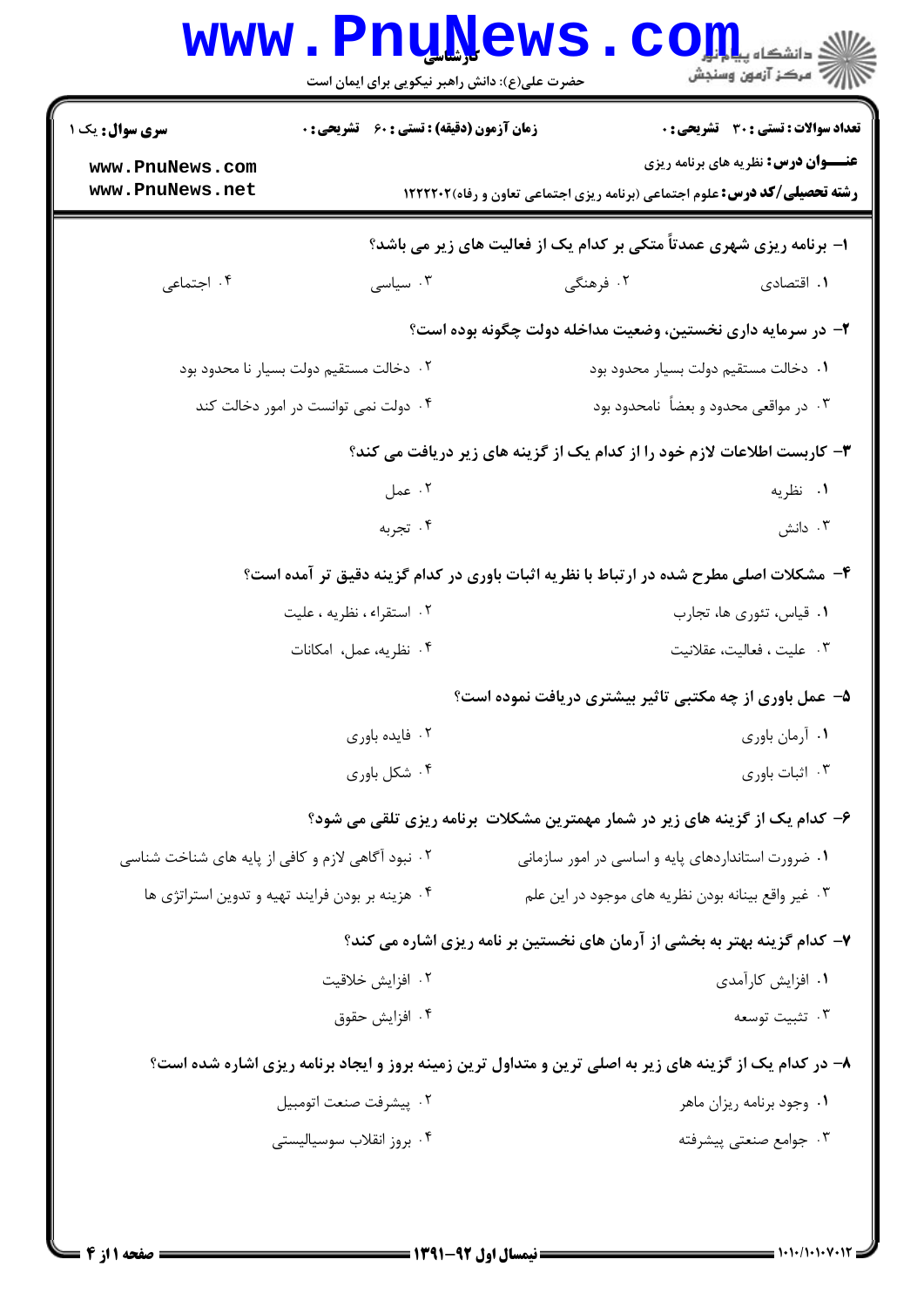|                                                                                                                                                                  | <b>www.PnuNews</b><br>حضرت علی(ع): دانش راهبر نیکویی برای ایمان است                   |                                                                                                                    | $\mathbf{COJJ}$ .<br>أأآت مركز آزمون وسنجش   |  |  |  |
|------------------------------------------------------------------------------------------------------------------------------------------------------------------|---------------------------------------------------------------------------------------|--------------------------------------------------------------------------------------------------------------------|----------------------------------------------|--|--|--|
| <b>سری سوال : ۱ یک</b>                                                                                                                                           | زمان آزمون (دقیقه) : تستی : 60 ٪ تشریحی : 0                                           |                                                                                                                    | <b>تعداد سوالات : تستی : 30 ٪ تشریحی : 0</b> |  |  |  |
| www.PnuNews.com<br>www.PnuNews.net                                                                                                                               |                                                                                       | <b>رشته تحصیلی/کد درس:</b> علوم اجتماعی (برنامه ریزی اجتماعی تعاون و رفاه)1۲۲۲۲۰۲                                  | <b>عنـــوان درس:</b> نظریه های برنامه ریزی   |  |  |  |
|                                                                                                                                                                  | ۹- کدام یک از مفاهیم معرفی شده با عنوان "بیانه ای عام درباره جهان واقع″ تعریف می شود؟ |                                                                                                                    |                                              |  |  |  |
| ۰۴ کاربست                                                                                                                                                        | ۰۳ نظریه                                                                              | ۰۲ تجربه                                                                                                           | ٠١ عمل                                       |  |  |  |
| ∙ا− کدام یک از ابعاد معرفی شده در زیر به عنوان اجزای اصلی مورد توجه در برنامه ریزی که در یک میان کنش دیالکتیکی با<br>هم به سرمی برند، همیشه مورد تاکید بوده است؟ |                                                                                       |                                                                                                                    |                                              |  |  |  |
| ۰۴ نظریه و رویکرد                                                                                                                                                | ۰۳ دانش و عمل                                                                         | ۰۲ هدف و وسیله                                                                                                     | ٠١ ابزار و روش                               |  |  |  |
| 11– کدام یک از مکاتب زیر اساساً به سطح نظری توجه نداشته و برنامه ریزی و طرح را تنها در مجموعه ای از اعمال تجربی<br>خلاصه می کند؟                                 |                                                                                       |                                                                                                                    |                                              |  |  |  |
|                                                                                                                                                                  | ۰۲ فایده باوری                                                                        |                                                                                                                    | ۰۱ تفکر باوری                                |  |  |  |
|                                                                                                                                                                  | ۰۴ تصمیم باوری                                                                        |                                                                                                                    | ۰۳ عقل باوري                                 |  |  |  |
| ۱۲- بخش ها و ابعاد اصلی نظریه برنامه ریزی در کدام گزینه معرفی شده است؟                                                                                           |                                                                                       |                                                                                                                    |                                              |  |  |  |
|                                                                                                                                                                  | ۰۲ عقلانی و اجتماعی                                                                   |                                                                                                                    | ۰۱ اثباتي و هنجارين                          |  |  |  |
|                                                                                                                                                                  | ۰۴ هنجارين و اجتماعي                                                                  |                                                                                                                    | ۰۳ اثباتی و عقلانیت                          |  |  |  |
|                                                                                                                                                                  |                                                                                       | ۱۳- مسئله آزادی و تمایل به آن در کدام یک از نظریه های زیر مورد تاکید کامل قرار گرفته است؟                          |                                              |  |  |  |
| ۰۴ عقلانی                                                                                                                                                        | ۰۳ انتقادی                                                                            | ۰۲ رئالیسم                                                                                                         | ٠١. ايداليسم                                 |  |  |  |
|                                                                                                                                                                  |                                                                                       | ۱۴– کدام یک از گزینه های زیر، اصول نظریه های محتوایی را بهتر معرفی می کند؟                                         |                                              |  |  |  |
|                                                                                                                                                                  | ۰۲ تصمیم سازی خودکامه                                                                 |                                                                                                                    | ۰۱ چندگانه باوری سیاسی                       |  |  |  |
|                                                                                                                                                                  | ۰۴ عدم حفظ وضع موجود                                                                  |                                                                                                                    | ۰۳ سیاست گذاری اجتماعی                       |  |  |  |
|                                                                                                                                                                  |                                                                                       | ۱۵- برنامه ریزی پویش- مختلط در برابر چه مکتبی قرار می گیرد؟                                                        |                                              |  |  |  |
|                                                                                                                                                                  | ۰۲ تکذیب کار پیشرفته                                                                  |                                                                                                                    | ۰۱ باز جست باوری جدید                        |  |  |  |
|                                                                                                                                                                  | ۰۴ تکذیب کار و سرمایه                                                                 |                                                                                                                    | ۰۳ نسبیت باور انشتین                         |  |  |  |
|                                                                                                                                                                  |                                                                                       | ۱۶– کدام یک از انواع برنامه ریزی تاکید خود را بیشتر به محتوا و مضمون برنامه ها با هدف افزایش برابری قرار داده است؟ |                                              |  |  |  |
|                                                                                                                                                                  | ۰۲ دموکراتیکی                                                                         |                                                                                                                    | ٠١. مساوات خواه                              |  |  |  |
|                                                                                                                                                                  | ۰۴ اندک افزایی                                                                        |                                                                                                                    | ۰۳ مردم سالاری                               |  |  |  |
|                                                                                                                                                                  |                                                                                       |                                                                                                                    |                                              |  |  |  |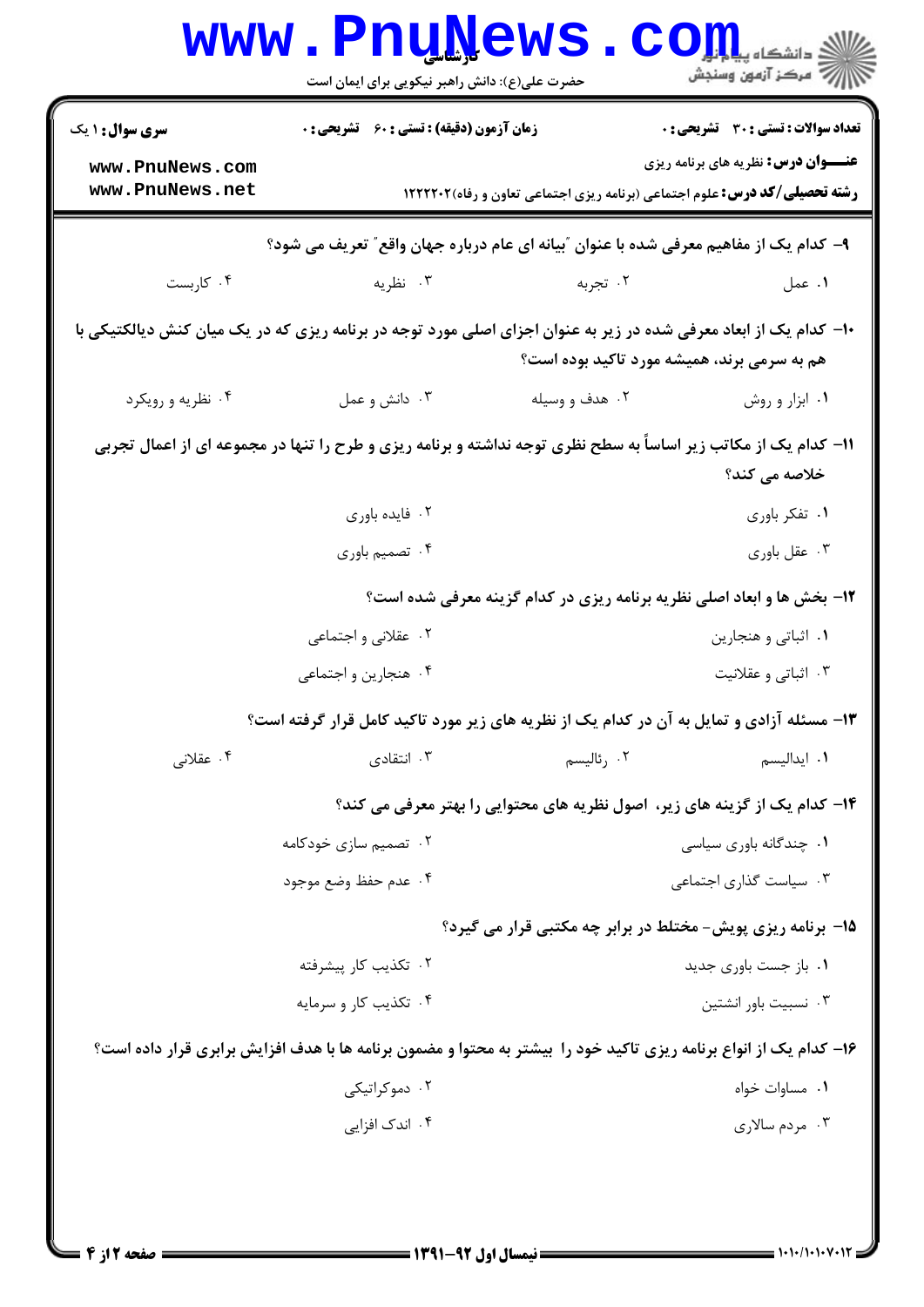|                                                                                              | <b>www.PnuNews</b><br>حضرت علی(ع): دانش راهبر نیکویی برای ایمان است                                             |                          | ران دانشڪاه پي <mark>ا ۽ اور</mark><br>ار⊂ مرڪز آزمون وسنڊش                                |  |
|----------------------------------------------------------------------------------------------|-----------------------------------------------------------------------------------------------------------------|--------------------------|--------------------------------------------------------------------------------------------|--|
| <b>سری سوال : ۱ یک</b><br>www.PnuNews.com<br>www.PnuNews.net                                 | <b>زمان آزمون (دقیقه) : تستی : 60 ٪ تشریحی : 0</b>                                                              |                          | <b>تعداد سوالات : تستی : 30 ٪ تشریحی : 0</b><br><b>عنـــوان درس:</b> نظریه های برنامه ریزی |  |
|                                                                                              |                                                                                                                 |                          | <b>رشته تحصیلی/کد درس:</b> علوم اجتماعی (برنامه ریزی اجتماعی تعاون و رفاه)1۲۲۲۲۰۲          |  |
|                                                                                              | ۱۷– در کدام یک از نظریه های معرفی شده، برنامه ریزی یک جنبه ی ویژه از دخالت حکومت در کارکرد ابزار تولید سرمایه   |                          | داری تلقی شده است؟                                                                         |  |
| ۰۴ انتقادی                                                                                   | ۰۳ مارکسیستی                                                                                                    | ۰۲ وکالتی                | ۰۱ ليبرال                                                                                  |  |
|                                                                                              |                                                                                                                 |                          | <b>۱۸</b> - کدام گزینه در مورد برنامه ریزی کالبدی صحیح می باشد؟                            |  |
|                                                                                              | ۰۲ می تواند شامل طراحی شهری هم باشد                                                                             |                          | ۰۱ مخصوص برنامه های اقتصادی است                                                            |  |
| ۰۳ یک برنامه ی علمی و محتوایی است<br>۰۴ فاقد مبانی نظریه ای و اجرایی است                     |                                                                                                                 |                          |                                                                                            |  |
| ۱۹- کدام یک از انواع برنامه ریزی، به توان باز داری از آن چه ناخواسته است، تاکید و توجه دارد؟ |                                                                                                                 |                          |                                                                                            |  |
| ۰۴ اخباری                                                                                    | ۰۳ توسعه ای                                                                                                     | ۰۲ تخصیصی                | ۰۱ تنظیمی                                                                                  |  |
| ۲۰- مبانی اصلی پنداشت نا برنامه ریزی ًبر کدام یک از نظام های معرفی شده اتکا دارد؟            |                                                                                                                 |                          |                                                                                            |  |
| ۰۴ اقتصاد رفاه                                                                               | ۰۳ اقتصاد آزاد                                                                                                  | ۰۲ نظام فدرال            | ٠١. مداخله كامل                                                                            |  |
|                                                                                              | <b>۲۱</b> - مدل برنامه ریزی جامع، شکل تکامل یافته ی کدام یک از انواع برنامه ریزی های معرفی شده، به حساب می آید؟ |                          |                                                                                            |  |
| ۰۴ اجتماعی                                                                                   | ۰۳ وکالتی                                                                                                       | ۰۲ بوروکراتیک            | ۰۱ کالبدی                                                                                  |  |
|                                                                                              | ۲۲- کدامیک از برنامه ریزی های معرفی شده در زیر در شمار برنامه ریزی تغییر محسوب می شود؟                          |                          |                                                                                            |  |
|                                                                                              | ۰۲ برنامه ریزی بروکراتیک                                                                                        | ٠١ برنامه ريزي سازش پذير |                                                                                            |  |
|                                                                                              | ۰۴ برنامه ریزی اکولو ژیک                                                                                        |                          | ۰۳ برنامه ریزی اجتماعی                                                                     |  |
|                                                                                              | ۲۳– کدام یک از مولفه های معرفی شده در برنامه ریزی تخصیصی از اهمیت زیادی بر خوردار می باشد؟                      |                          |                                                                                            |  |
| ۰۴ ارزیابی                                                                                   | ۰۳ تولید                                                                                                        | ۰۲ مهارت                 | ۰۱ اجرا                                                                                    |  |
|                                                                                              | <b>۲۴</b> - توانمندی اصلی برنامه ریزی شهری، برخورد با کدام یک از مشکلات معرفی شده عنوان می شود؟                 |                          |                                                                                            |  |
| ۰۴ تولید سرمایه                                                                              | ۰۳ تخصیص منابع                                                                                                  | ۰۲ تمرکز جمعیت           | ۰۱ کارآیی اقتصادی                                                                          |  |
|                                                                                              | ۲۵- در کدام یک از گزینه های زیر مقصود یا هدف اصلی پسا – نوباور، دقیق و مشخص بیان شده است؟                       |                          |                                                                                            |  |
|                                                                                              |                                                                                                                 |                          | ٠١. عقلاني كردن جنبش نوباور                                                                |  |
|                                                                                              |                                                                                                                 |                          | ۰۲ عقلانی کردن ساختار باوری                                                                |  |
|                                                                                              |                                                                                                                 |                          | ۰۳ توجه به عمل باوري مدرن                                                                  |  |
|                                                                                              |                                                                                                                 |                          | ۰۴ رشد اقتصادی تمام جهان                                                                   |  |
|                                                                                              |                                                                                                                 |                          |                                                                                            |  |